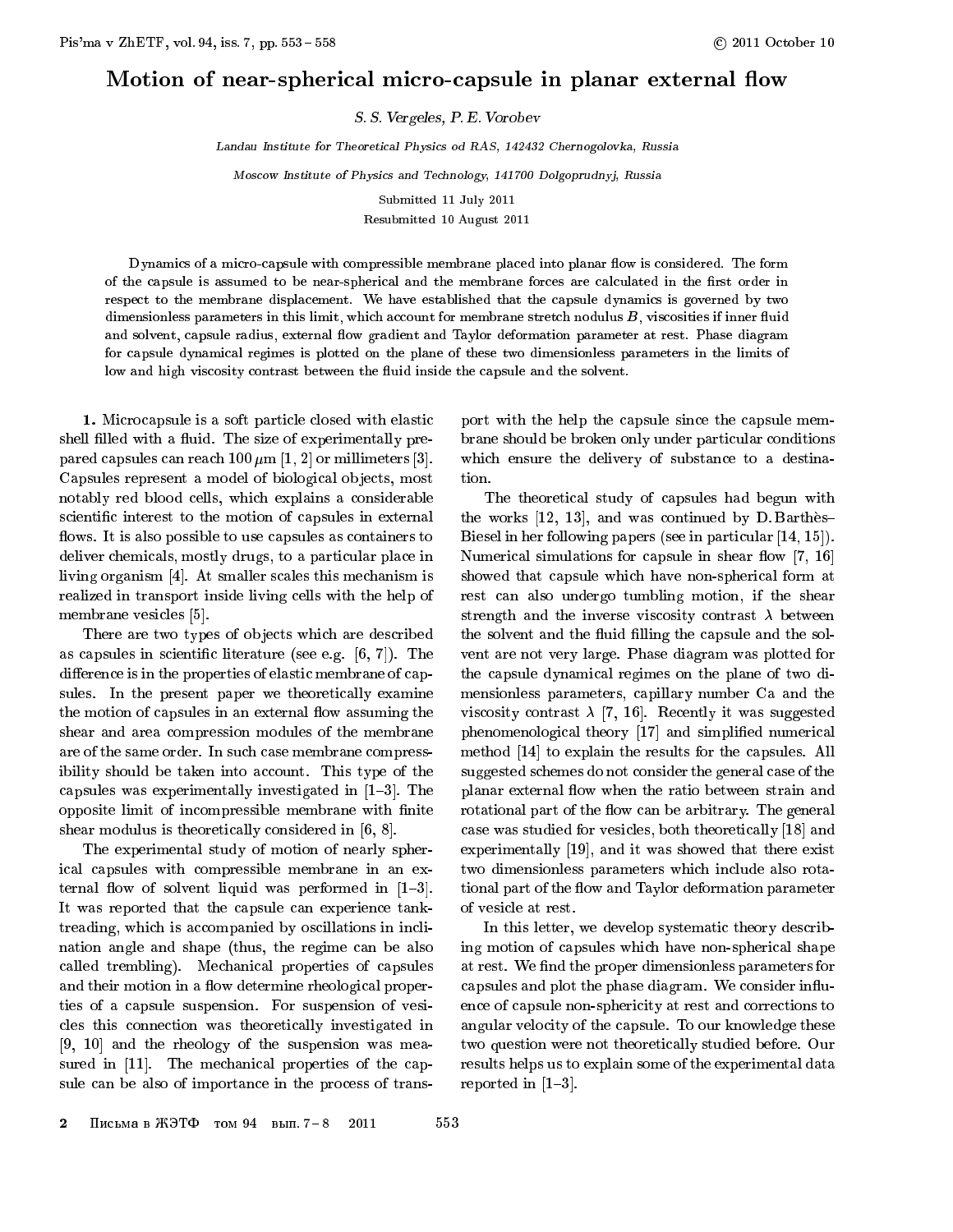2. On the scales of the size of a capsule the Reynolds number for a fluid flow is very small. This allow us to omit both nonlinear and time derivative terms in Navier-Stokes equation. Thus the velocity field  $\bf{v}$  is described by linear and quasi-stationary Stokes equation  $\eta \Delta \mathbf{v} = \nabla P$ , where P is pressure. We also consider a fluid to be incompressible:  $(\nabla \cdot \mathbf{v}) = 0$ .

In order to formulate the boundary conditions on the capsule shell one needs to consider the elastic forces acting on the membrane. Let us choose a Lagrange reference system  $\xi^-$  (where  $\alpha = 1, 2$ ) on the surface of the membrane. The current form of membrane is deter $m$ inined by the radius vector of an element:  $r$  ( $\varepsilon$  ), where index *i* is three-dimensional. We denote as  $r_0(\xi^-)$  the radius vector of the element in the unperturbed state. Since the capsule is capable of rotation as a whole it is essential for the theory of small deformations to introque a rotation matrix  $O^\vee$ , so that:

$$
r^i = R\mathcal{O}^{ij}(r_0^j + u^j),\tag{1}
$$

where  $u^{\dagger}(\xi^{\dagger})$  is displacement vector of an element. Evoitution of the rotation matrix is  $\partial_t \mathcal{O}^{ij} = \Omega^{i} \mathcal{O}^{ij}$ . Angular velocity  $u^+(u^- = e^- u)$ , where  $e^-$  is Levi-Civita symbol) of the capsule as a whole should be determined through equation  $I^{\downarrow} \Omega^{\downarrow} = M^{\uparrow}$  using found velocity field on the membrane surface, where  $I \rightarrow$  is the inertia tensor of the membrane and  $M$  is its angular momentum assuming that the mass surface density is constant over all surface of the membrane at rest. We have also introduced a mean radius of a capsule so that  $4\pi\pi$  /3 is its volume which remains constant due to the impermeability of the membrane for the iiquid. Both  $r_0$  and  $u<sup>3</sup>$  are thus dimensionless.

The strain tensor in the linear approximation is:

$$
u_{\alpha\beta} = \frac{1}{2} \left( \partial_{\alpha} r_0^i \, \partial_{\beta} u^i + \partial_{\beta} r_0^i \, \partial_{\alpha} u^i \right). \tag{2}
$$

In the same approximation the energy of deformations can be written as:

$$
\mathcal{F} = \frac{1}{2} \int dA \left[ B a_1^2 + \mu (2a_2 - a_1^2) \right], \tag{3}
$$

where  $a_1$  and  $a_2$  are the invariants of strain tensor:  $a_1 =$  $u_{\alpha\beta}g^{-\nu}$ ,  $a_2=u_{\alpha\beta}u_{\gamma\delta}g^{-\nu}g^{-\nu}$  (g<sup>-10</sup> is the contravariant metric tensor on the unperturbed surface) and  $dA$  is the square element of a surface. The first term represents the energy of surface compression deformation while the second is due to shear deformations. The elastic force acting on the surface element is the variational derivative of this energy in respect to vector  $u$  .

We decompose both displacement and force vectors into normal and tangential parts. The latter can also be

expressed in terms of two scalar functions, so that the displacement vector is:

$$
u^{i} = u_{n}n_{0}^{i} + G^{\alpha\beta}(\partial_{\alpha}n_{0}^{i})\partial_{\beta}u_{t} + G^{\alpha\beta}(\partial_{\alpha}n_{0}^{i})\partial_{\beta}^{*}\tilde{u}_{t}, \quad (4)
$$

where  $n_0^{\prime}$  is the unit vector directed along  $r_0^{\prime}$  and  $u_n$ is the amplitude of the normal displacement. Derivative  $\sigma_{\beta} = (1/2)$  $\sqrt{G}G_{\beta\alpha}e^{\alpha\gamma}\partial_{\gamma}$  where  $e^{\alpha\gamma}$  is a unit antisymmetric tensor and  $G$  is a determinant of the (covariant) metric tensor  $G_{\alpha\beta}$  on the unit sphere. Contributions from  $u_t$  and  $\tilde{u}_t$  describe the change in the surface density of the membrane and the shear deformations in tangential plane respectively. The latter part is not excited by an external flow in the regime of small deformations, therefore we will not consider its contribution in our calculations. In (4), we used decomposition near sphere but not near the capsule from at rest due to it is more convenient when the capsule form always remains nearly spherical. The components of the force vector are expressed in terms of these functions:

$$
f_n = -2B(2u_n + \Delta^{\perp} u_t)/R, \qquad (5)
$$

$$
f_{\alpha} = \partial_{\alpha} \left[ B(2u_n + \Delta^{\!\perp} u_t) + \mu (\Delta^{\!\perp} + 2) u_t \right] / R, \quad (6)
$$

where  $\Delta^{\!\top}$  is a Beltrami–Laplace operator on unit sphere.

In the present paper we study the dynamics of nearly spherical capsule. It is convenient to represent the position-vector of an membrane element in unperturbed state as  $r_0^{\prime}$  =  $n_0^{\prime}(1+u_{n,0}),$  where  $u_{n,0}$  determines the form of the capsule at rest. It is also convenient to expand all values in the series of spherical harmonics. Here we do not consider the effect of wrinkles  $[6]$ , so only the contribution from the second harmonic is important to us. So we have:

$$
u = u^{ij} n^i n^j. \tag{7}
$$

Matrices  $u_n^{\prime\prime}$  and  $u_t^{\prime\prime}$  are symmetric and traceless. It is assumed in  $(t)$  that  $n$  is a unit vector directed along the unperturbed position-vector of an membrane element  $\mathcal{O}^{i_{J}}r_{0}^{s}$  in the laboratory reference system. Thus  $u$  in (7) depends on spherical angles in laboratory reference system, in contrast with (1), (2) where can be treated as the spherical angles in the reference system which rotates with the capsule.

We assume that the capsule is placed in an external flow  $\mathbf{V}(\mathbf{r})$  with the linear profile, so that  $\partial_i V_i = s_{ij} + \omega_{ij}$ , where  $s_{ij}$  and  $\omega_{ij}$  are constant symmetric and antisymmetric tensors respectively. We will also assume that the flow is plane which means that in a corresponding reference frame the nonzero elements of the velocity gradient matrix  $\partial_j V_i$  are  $\partial_y V_x = s + \omega, \ \partial_x V_y = s - \omega$ . This flow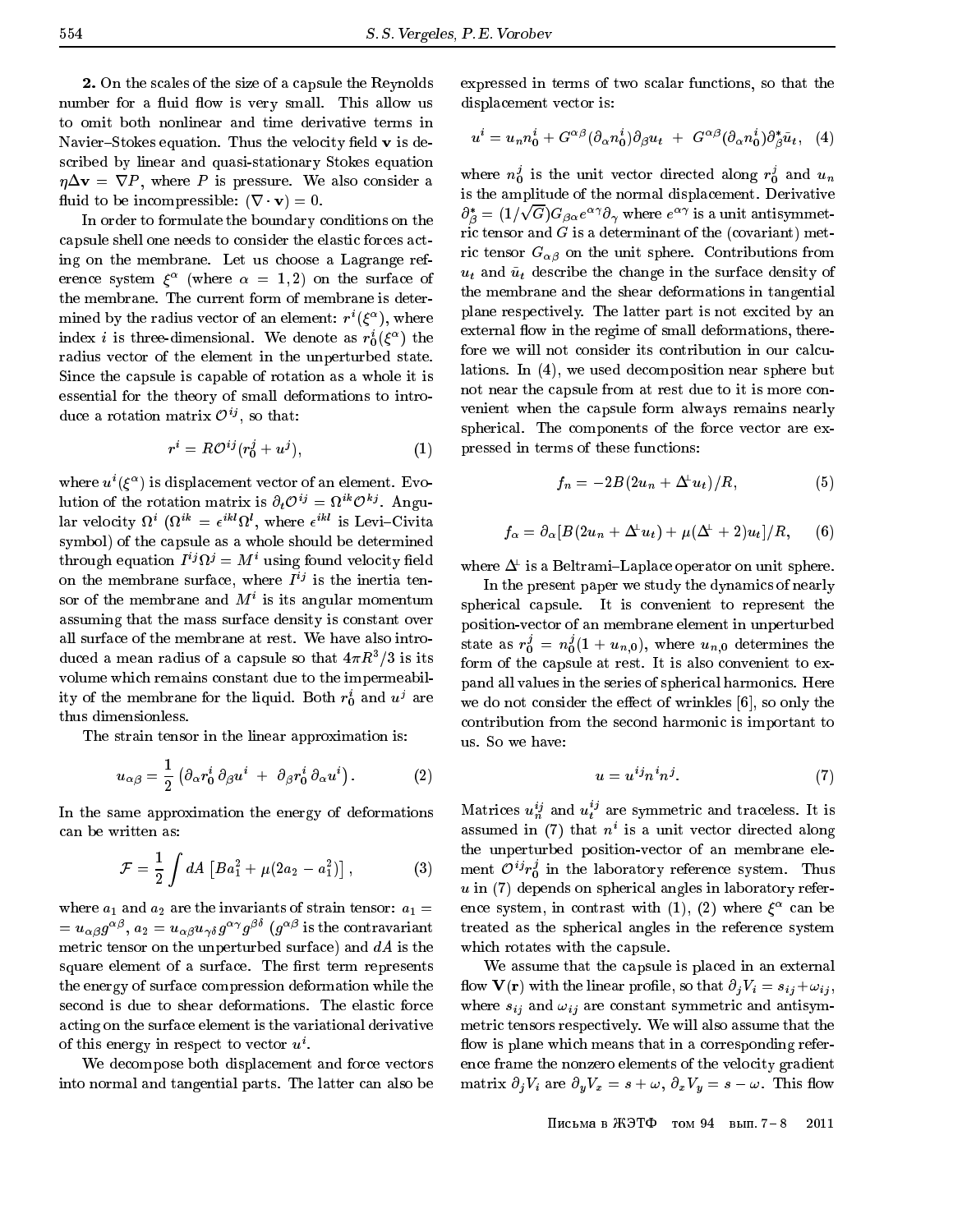can be realized in a so-called "four roll mill flow" device [20]. We consider the liquids outside and inside the capsule to have viscosities  $\eta$  and  $\lambda \eta$  respectively, where  $\lambda$  is a dimensionless viscosity contrast. The mass densities of the liquids are assumed to be the same. The mem- $P$  praise internal viscosity is  $\eta R\lambda$ , its influence was first considered in  $[15]$ . In our final calculations we consider the ratio of the elastic modules to be  $B/\mu = 3$  which corresponds to the rubber shell which conserves its volume. In real experiments the ratio is  $B/\mu \approx 3.7$  [1].

3. Equations which govern evolution of the capsule shell can be written in the form

$$
\partial_t \hat{\mathbf{u}} = \hat{\Omega} \hat{\mathbf{u}} - \hat{\mathbf{u}} \hat{\Omega} + \mathbf{Q} \hat{s} - \frac{B}{\eta R} \tilde{\Gamma} \hat{\mathbf{u}}, \tag{8}
$$

in terms of coefficients (7). We used the vector notation  $\hat{\mathbf{u}} = {\hat{u}_n, \hat{u}_t}$ . The derivation procedure of such equations is given in details in [13, 21, 22]. Here we present only the results, the derivation of the result will be presented later in more detailed paper.

The two first terms in the right side of equation  $(8)$ represent the contribution of the capsule rotation as a whole. The third term in the right side of (8) is from the strain components associated with  $s_{ij}$ . The forth term is due to the elastic forces and represents the relaxation of the capsule membrane to the equilibrium configuration. Such decomposition is possible because both the fluid flow and the elastic force are governed by linear equations.

Let us now make the qualitative analysis of the equation (8). The relaxation operator can be derived using the expressions for the elastic forces. Acting on the array  $\mathbb{P}$  = function is the 2 -  $\mathbb{P}$  the 2 -  $\mathbb{P}$  -  $\mathbb{P}$  -  $\mathbb{P}$  -  $\mathbb{P}$  -  $\mathbb{P}$  -  $\mathbb{P}$  -  $\mathbb{P}$  -  $\mathbb{P}$  -  $\mathbb{P}$  -  $\mathbb{P}$  -  $\mathbb{P}$  -  $\mathbb{P}$  -  $\mathbb{P}$  -  $\mathbb{P}$  -  $\mathbb{P}$  -  $\mathbb{P}$ 

$$
\check{\Gamma} = \frac{1}{C_1} \begin{pmatrix} 4(\lambda + 16\lambda' + 4) & -12(\lambda + 16\lambda' + 4) - 24(3\lambda + 4\lambda' + 2)\mu/B \\ -2(7\lambda + 8) & 6(7\lambda + 8) + 4(13\lambda + 8\lambda' + 12)\mu/B \end{pmatrix},
$$
\n(9)

where  $C_1 = 38\lambda^2 + 150\lambda\lambda' + 89\lambda + 64\lambda'^2 + 160\lambda' + 48$ . Each component of this expression is diagonal matrix 3 - 3 in the space of spherical harmonics with l = 2 [13, 15]. Operator <sup>Q</sup> has similar structure and is given by:

$$
\mathbf{Q} = C_2/C_1\{2, 1\}, \quad C_2 = 5(16 + 19\lambda + 40\lambda')/2. \quad (10)
$$

It represents the action of the external stretching flow. Dimensionless surface viscosity  $\lambda$  -produces effect in (9), (10) similar to  $\lambda$ , so we put  $\lambda' = 0$  below for brevity.

From the above expression one can see that the order of magnitude of the displacement vector  $u$  is determined by the parameter  $Ca = \eta Rs/B$ , when the external flow is pure elongational having  $\omega = 0$ . The relative strength of

Письма в ЖЭТФ гом 94 вып.  $7-8$  2011 2<sup>\*</sup>

the rotational part of the flow is determined by another dimensionless parameter:

$$
\Lambda = \frac{(1+\lambda)\eta R\omega}{B}.\tag{11}
$$

Formally, definition (11) differs from the definition  $\Lambda \sim$  (1 + )(!=s) <u>para a para a para a para a para a para a para a para a para a para a para a para a para a para a para a para a para a para a para a para a para a para a para a para a para a para a para a para a para a para a para a para</u> used in Fig. , where is the excess of  $\mathbb{R}^2$  , where  $\mathbb{R}^2$  , where  $\mathbb{R}^2$  , where  $\mathbb{R}^2$  , where  $\mathbb{R}^2$ area parameter. In our case  $\Delta$  is not constant and is a function of external flow,  $\sqrt{\Delta} \sim$  Ca. Using the estimation for  $\Delta$  in the definition for  $\Lambda$  [22] we arrive to (11) with the estimation. If one assumes that  $\Lambda \leq 1$ , then the magnitude of the displacement vector  $u \sim Ca$ .

The unperturbed part of the capsule form  $u_{n,0}$  undergoes rotation with the same angular velocity ^ as deformation  $\hat{u}$  does in (8) due to definition (1):

$$
\partial_t \hat{u}_{n,0} = \hat{\Omega} \hat{u}_{n,0} - \hat{u}_{n,0} \hat{\Omega}.
$$
 (12)

Angular velocity  $\alpha$  in (8), (12) deviates from rotation  $\hat{\omega}$  imposed by the the external flow due to the capsule non-sphericity. Keeping the main contribution into ^ in  $(8)$ , one obtains that the deviation  $\hat{u}$  from equilibrium state trends to the stationary asymptotics

$$
\hat{\mathbf{u}}_{\text{stat}} = \hat{\Gamma}_{\omega}^{-1}[\mathbf{Q}\hat{s}] \tag{13}
$$

at large times, where action or linear operator  $\mathbf{r}_{\omega}$  is determined by  $\mathbf{r}_{\omega} \mathbf{u} = \mathbf{u} \omega - \omega \mathbf{u} + \mathbf{r} \mathbf{u}$ . These times are or the most interest from experimental point of view. The correction to angular velocity so for stationary in time deformation  $\hat{u}$  is the same as for rigid particle [23]:

$$
\hat{\Omega} = \hat{\omega} + (\hat{u}_n + \hat{u}_{n,0})\hat{s} - \hat{s}(\hat{u}_n + \hat{u}_{n,0}).
$$
 (14)

If  $\partial_t \hat{\mathbf{u}}$  is not zero, r.h.s. of (14) acquires additional terms which are billinear over  $v_t u$  and  $u_n$ ,  $u_{n,0}$ .

4. Below we investigate separately the case of plane external flow in more details. The plane flow induces only harmonics which correspond to matrix elements  $u_n^{ij}$ with  $\{i, j\} = \{x, y\}$ . Thus  $u_n(\theta, \varphi) = D \sin^2 \theta \cos[2(\varphi - \varphi)]$  $\sim$  )] and laboratory reference system, where  $\sim$   $\sim$ Taylor deformation parameter and  $\Phi$  is the capsule inclination angle in  $OXY$ -plane.

First we investigate the capsule form when it is exactly sphere at rest. The orientation angle  $\Phi = \pi/4$  if rotational part of the flow is absent,  $\omega = 0$ . Taylor deformation parameter is  $D = (3/4)C a(3\mu^- + B^-)$  in the case. The parameter  $D$  approaches constant limit when B increases while  $\mu$  is fixed. Note however that linear theory considered here remains valid until Ua  $\ll (\mu/B)^{-}.$ In the opposite limit one should take into account nonlinear (in displacement) contributions into capsule membrane force. Here we also note that the limit of locally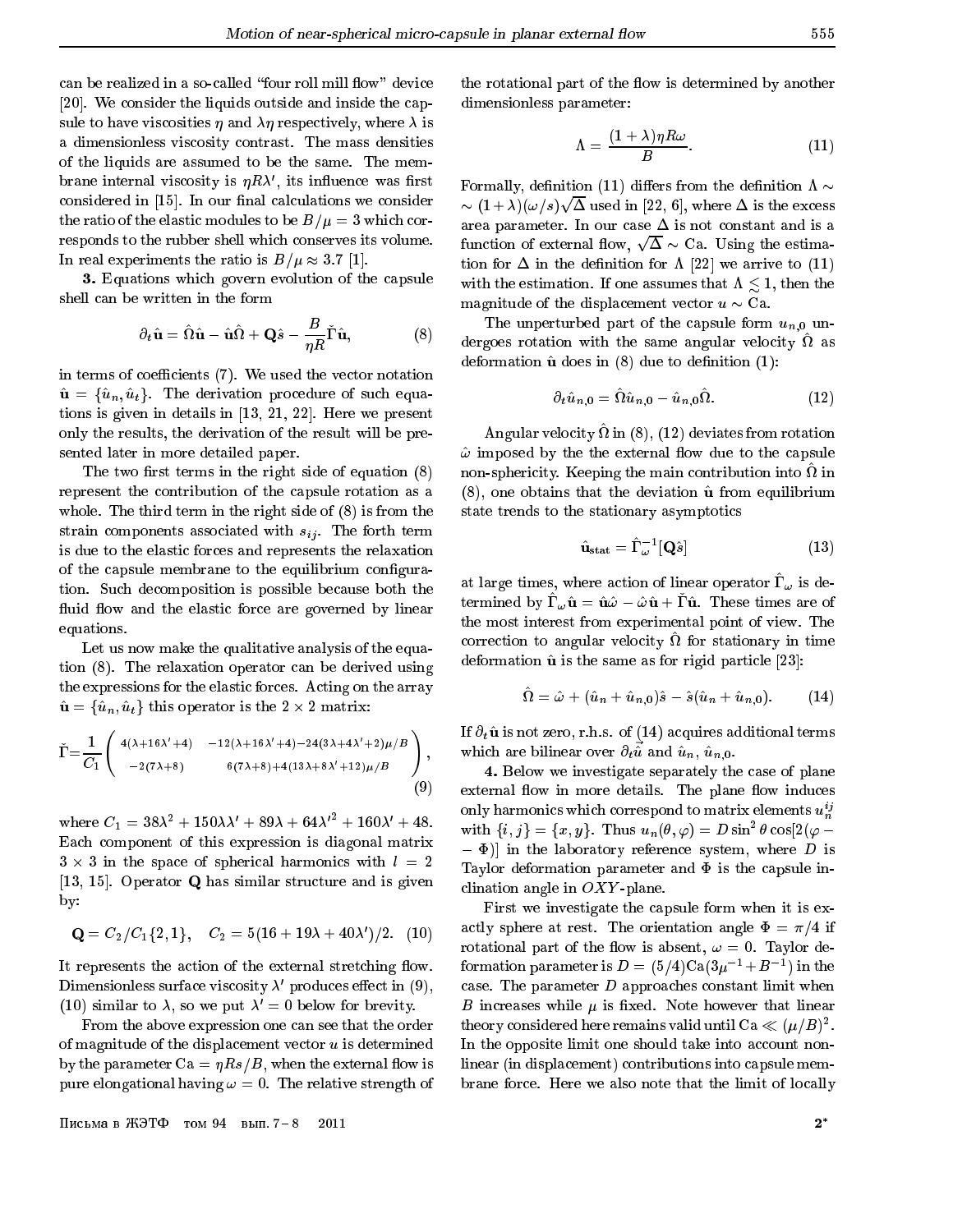incompressible membrane corresponds to the inequalities Ca  $\ll u_0$  and Ca $B/\mu \sim 1$ . Our theory is not valid in this limit, which was recently considered analytically in [6].

Contribution of the vorticity part  $\hat{\omega}$  of the flow becomes considerable when dimensionless parameter  $\Lambda$ reaches values of the order of unity. The condition is equivalent to  $Ca \sim 1$  for shear flow and identical liquids inside and outside the capsule. One should set dimensionless parameter  $(1 + \lambda)\omega/s \gg 1$  in order to reach experimentally observed values of  $\Lambda \sim 1$  keeping capsule form close to spherical. In what follows below we assume the viscosity contrast  $\lambda \ll 1$ , since the limit corresponds to experimental situation [1, 3]. Taylor deformation parameter is

$$
D_{\text{stat}} = \frac{25 \text{ Ca}}{2} \sqrt{\frac{(36/25)\Lambda^2 + 1}{324\Lambda^4 + 189\Lambda^2 + 1}} \tag{15}
$$

in this limit. At large  $\Lambda \gg 1$  Taylor deformation parameter approaches the value  $D_{stat} \rightarrow C_2/C_1$ , which does not depend on the capsule membrane properties but only on the external flow geometry and the viscosity contrast  $\lambda$ . The limit corresponds to liquid drop with absence of surface tension, the motion of a drop immersed in solvent was considered in [24]. Law (15) is graphically depicted on Fig. 1 in appropriate variables. The capsule inclination angle

$$
\Phi_{\text{stat}} = \frac{1}{2} \arctan \left[ \frac{5}{\Lambda \left( 108\Lambda^2 + 69 \right)} \right] \tag{16}
$$

for  $\lambda \rightarrow 0$ . The orientation angle approaches zero,  $\Phi_{\text{stat}} \rightarrow 0.023/\Lambda^3$  when  $\Lambda \gg 1$ .

Let us now analyze the case when the capsule is not purely spherical at rest. The deviation of the capsule form from the sphere is described now by sum of functions  $u_{n,\text{stat}} + u_{n,0}$ , the first one being stationary in time, see Eq. (13), while the second one oscillating with angular velocity  $\omega$ . We parametrize equilibrium shape of capsule as  $u_{n,0} = \nu_0 \sin^2 \theta \cos[2(\varphi - \Phi_0)],$ where  $\Phi_0 = \omega t$ . The influence of contribution to  $u_{n,0}$ from three others harmonics with full angular momentum be equal to  $l = 2$  will be discussed later. Thus the capsule never achieves stationary form. The capsule is visually in tumbling regime if  $D_{stat} < D_0$ , and Taylor parameter D changes during the period of tumbling. The capsule is in trembling (or in tank-treading with oscillations) if  $D_{stat} > D_0$ , Taylor deformation parameter is  $D = \{D_{\text{stat}} + D_0 + 2D_{\text{stat}}D_0\cos[2(\Psi_{\text{stat}}-\Psi_0)]\}\$ . In particular, amplitude of oscillations of D is constant and equal to  $D_0$ , that corresponds to experimental observations [1]. The inclination angle  $\Phi$  in  $OXY$ plane is determined by equation  $sin[2(\Phi - \Phi_{stat}))$  =  $=(D_0/D)\sin[2(\Phi_{\rm stat}-\Phi_0)].$ 



Fig. 1. On the top: dependence of Taylor deformation parameter  $D_{stat}$  on s and  $\omega$  at small  $\lambda$  (dotted line) and large  $\lambda \gg 1$  (solid line), plotted in appropriate axes for  $(1 + \lambda)\omega/s \gg 1$ . On the bottom: correlated oscillations of capsule form and inclination angle, where  $\Phi$  is measured in radians, for  $D_0/D_{stat}$  be equal to 0.2 (solid line), 0.7 (dashed-solid line) and 1.3 (dashed line)

Joint dynamics of  $D$  and  $\Phi$  is depicted on Fig. 1. Tumbling occurs at weak external flows, the corresponding lines are not closed on  $D-\Phi$ -plane. At stronger external flows the capsule is in trembling regime, and the lines become closed.

Two dimensionless parameters  $D_0/Ca$  and  $\Lambda$  fully determine the type of the capsule dynamical regime at the limit of small or large viscosity contrast  $\lambda$ . Thus it is possible to plot a two-dimensional phase diagram for capsule dynamical regimes, as it was done for vesicles [18]. It is depicted on Fig. 2, where  $\Lambda$  is substituted by its algebraic combination in order to transition lines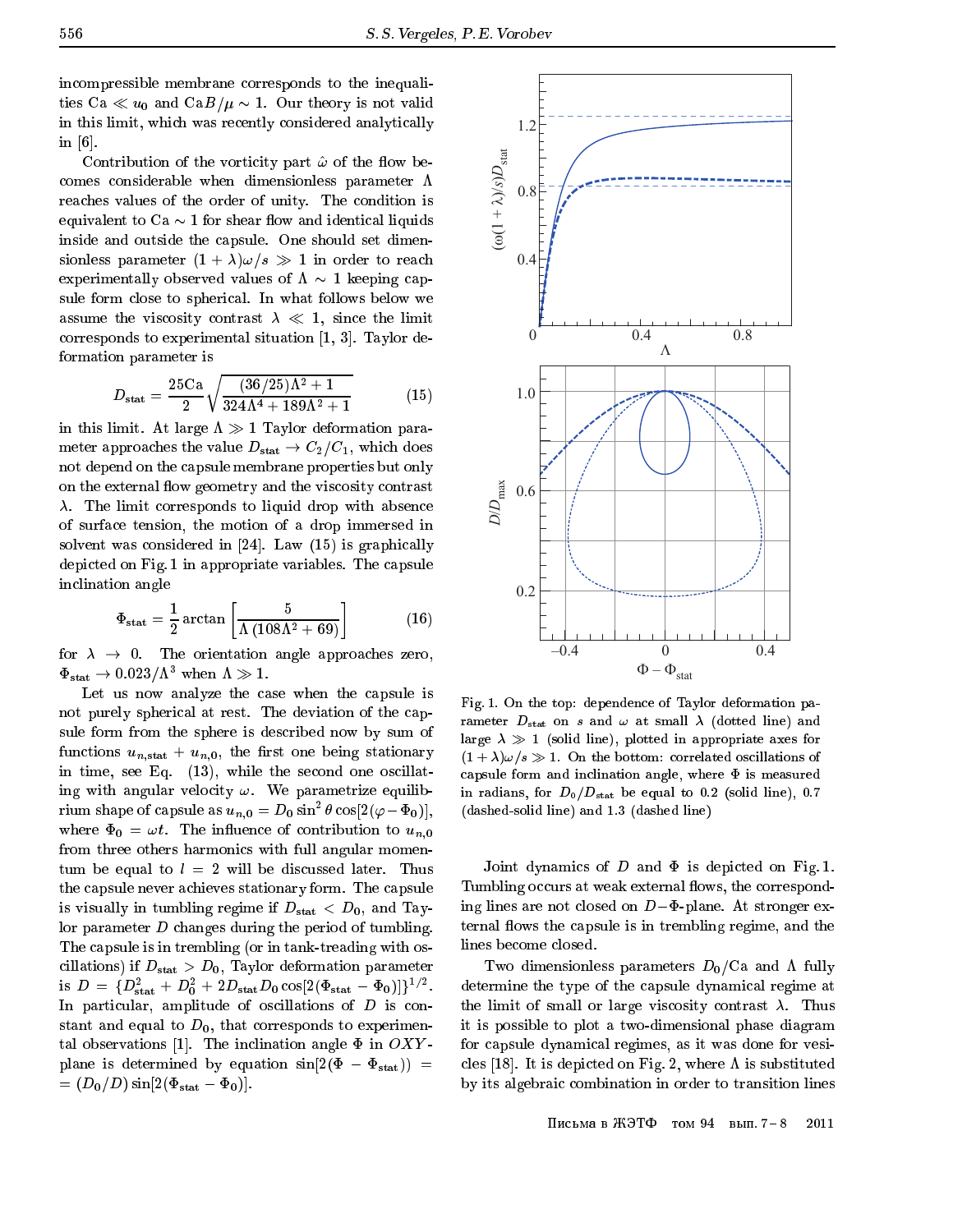

Fig.2. On the top: phase diagram for capsule dynamic regimes plotted in universal dimensionless variables. Solid line is for limit  $\lambda \gg 1$ , dashed - for  $\lambda \ll 1$ . Lines correspond to transition from tumbling, which is under line, to trembling, which is realized above line. On the bottom: phase diagram plotted for shear flow  $s = \omega = \dot{\gamma}$ . Taylor deformation parameter at the rest is  $D_0 = 0.2$ 

between trebling and tumbling have finite length. Note, that the form of the curve changes if ratio  $B/\mu$  changes.

We also plotted phase diagram in the form used in [16] for particular case of shear flow, it is depicted on Fig. 2 on the bottom. On the plane the position of the transition line between trembling and tumbling is not invariant to Taylor deformation parameter at rest  $D_0$ .

It is reported in experimental work [1] about linear dependence of angular velocity of the capsule and Taylor deformation parameter D at  $Ca \gg D_0$  in shear flow. It follows from (13), (14) that the correction to angular velocity is

$$
\Omega/\omega - 1 = -(5/4)\text{Ca}^2(276 + 209\lambda + 220\lambda').
$$
 (17)

Письма в ЖЭТФ том 94 вып.  $7-8$ 2011 Nonlinear in flow strength correction to the deformation amplitude is  $D/(25Ca/2) - 1 = -94\Lambda$  from (15), and the correction does not coincide with correction to angular velocity (17) at limit  $\lambda, \lambda' \rightarrow 0$ . In general case, when  $(1+\lambda)\omega/s \lesssim 1$ , one needs to account non-quadratic corrections in deformation for elastic energy to find the correction to D. These corrections also determine ultimate orientation of the capsule as a whole, since they govern rotation of matrix  $\hat{u}_{0,n}$  around an axis lying in plane OXY. The rotation leads to alternation in  $D_0$ since it is determined as a Taylor parameter for the capsule cross section in  $OXY$  plane.

5. We have considered dynamics of a micro-capsule with compressible membrane placed into external flow particularly interesting in the case of the planar flow. The form of the capsule is assumed to be near-spherical and the membrane forces were calculated in the linear approximation in the membrane displacement. We have established that the capsule dynamics can be described by two dimensionless parameters in the limits of high and low viscosity contrast between the fluid inside the capsule and the solvent. One of the parameters describes the relative strength of the rotational part of the external flow and the other the ratio of the capillary number and the Taylor deformation parameter of the capsule at rest.

We analytically found the capsule deformation as a function of these two dimensionless parameters, see Fig. 1, and plotted the phase diagram of the capsule dynamical regimes, see Fig. 2. Universal dependence of such kind is interesting from experimental point of view since it allows one to cover full plane of the diagram by changing the appropriate physical parameters, as it was done recently in [19].

It is interesting to compare our results with those reported in [6, 8] concerning capsules with incompressible membrane. The general properties of the phase diagram obtained from  $[6, 8]$  and in agreement with those found by us. Particularly, capsule is in trembling (or vacillating-breathing) regime at high Ca number, and in tumbling regime if the number is small. Transition from trembling to tumbling occurs when the viscosity contrast increases. The transition driving by the viscosity contrast and the strength of the rotational part of the external flow is similar to vesicle dynamics [22]. On the contrary, the transition caused by capillary number Ca is specic for capsules. The position of the transition line is determined by the requirement that the deformation caused by the external flow has the same magnitude as the initial non-sphericity of the capsule.

We thank V. Lebedev and V. Steinberg for valuable discussions. The work was partially supported FTP